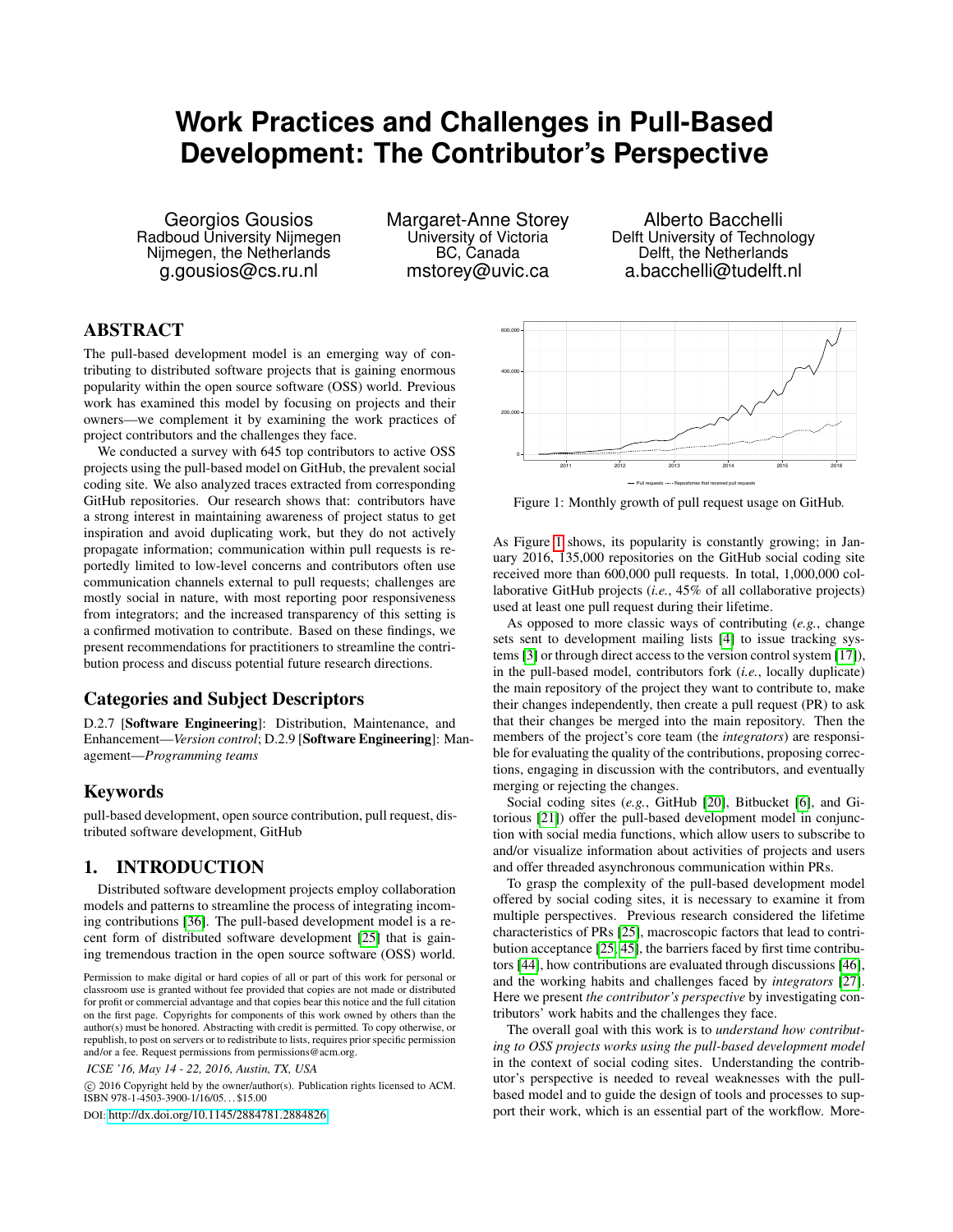over, this understanding is required to help project owners address the weak aspects of their development process and to take action against the barriers that contributors face.

To achieve our goal, we performed an exploratory investigation of contributors to projects hosted on GitHub. We conducted an online survey that was answered by 645 top contributors to active projects, and we analyzed the results with traces from GHTorrent [\[24\]](#page-10-8). Since GitHub hosts diverse projects developed by many different programmers, it gives us the opportunity to learn from a variety of cases.

We found that contributors have a strong interest in staying *aware* of project status to get inspiration and to avoid duplicating work, but they do not actively try to propagate information about the pull requests they are preparing. The toughest and most frequent challenges encountered by contributors are *social* in nature, mostly related to *poor responsiveness* and a lack of empathy from integrators, and difficulties in communicating change rationale. In particular, the *communication* within pull requests, although effective for discussing low-level issues, appears to be limited for other types of contributors' communication needs. Finally, considering the *transparency* offered by social coding sites using the pull-based model, our respondents reported (in line with previous findings [\[11\]](#page-10-9)) that building code portfolios is a motivation to contribute. The same transparency seems to encourage developers to review their changes before submission, but also triggers a fear of rejection that might harm their reputation.

### 2. BACKGROUND AND RELATED WORK

OSS projects form online collaborative communities [\[15\]](#page-10-10) where developers wishing to participate will submit contributions, usually as source code patches. The onion model is a widely accepted way of organizing OSS communities by contributions [\[52\]](#page-11-4): a core team (with an optional leader) receives contributions and determines their fate based on technical merit or trust.

Despite a project's best intentions, newcomers to OSS communities occasionally face challenges. Steinmacher *et al.* [\[44\]](#page-11-2) analyzed related work and identified 58 barriers, most of which relate to social aspects such as community engagement and the need for orientation.

After contributions have been submitted, they must also be evaluated. In an early study, Mockus *et al.* [\[36\]](#page-11-0) described the commitfirst contribution evaluation pattern: code must be in the repository before it is reviewed. Rigby and Storey examined the peer review process in OSS mailing lists and found that developers filter emails to reduce evaluation load, prioritize using progressive detail within emails containing patches, and delegate by appending names to the patch email recipients [\[41\]](#page-11-5). Baysal *et al.* [\[3\]](#page-10-2) examined contribution evaluation over the bug tracking database and found that contributions from casual contributors received preferential treatment, which they attribute to the size of the contributions (*i.e.*, new contributors submit smaller contributions).

A number of social factors also affect how developers interact with the project community in order to have their contributions evaluated. Duchneaut found that developers hoping to get their contributions accepted must first be known to the core team [\[15\]](#page-10-10); core team members use a developer's previous actions as one of the signals for judging contributions. Similarly, Krogh *et al.* [\[49\]](#page-11-6) found that projects permit developers to contribute through established implicit "joining scripts", which may permit access to the main repository based on developers' past actions.

Due to increasing popularity, GitHub and the pull-based development approach have attracted the attention of researchers interested in online collaboration and software development practices. Gousios *et al.* [\[25\]](#page-10-0) quantitatively investigated the characteristics of contributions in GitHub, finding that contributions are relatively small (20 lines) and processed very quickly (submissions are accepted in less than a day). Moreover, both Gousios *et al.* [\[25\]](#page-10-0) and Tsay *et al.* [\[45\]](#page-11-1) investigated the factors that influence the acceptance of contributions in GitHub: both found similar processes but different dominating factors (*i.e.*, 'hotness' of project area and social distance, respectively).

Contribution evaluation is as important in pull-based development as it is in traditional OSS practices. Pham *et al.* [\[38\]](#page-11-7) reported initial qualitative evidence on how integrators assess contributions by focusing on the evaluation of testing practices. In a survey of integrators of busy projects in GitHub, Gousios *et al.* [\[27\]](#page-10-7) found that integrators struggle to maintain the quality of their projects. They experience difficulties prioritizing the contributions to be merged and face challenges identifying factors that will reveal contribution quality. By focusing on how discussions affect contribution evaluation in GitHub, Tsay *et al.* [\[46\]](#page-11-3) found that stakeholders external to the project may influence the evaluation discussions while power plays are in effect. Social signals also play an important role: Marlow *et al.* [\[34\]](#page-10-11) found that core members form an impression of the quality of incoming contributions by using social signals such as the developer's coding activity and the developer's social actions (*e.g.*, following other developers).

Social coding capabilities, in conjunction with pull-based development, improve how projects engage with community members and attract more contributions. In a study of integrators, Dabbish *et al.* [\[11\]](#page-10-9) found that transparency drives collaboration as social inferences (around commitment, work quality, *etc.*) allow developers to more effectively deal with incoming contributions. Similarly, integrators of three large OSS projects hosted on GitHub, interviewed by McDonald and Goggins, reported that the switch to GitHub allowed them to become more democratic and transparent and to attract more participation, resulting in a doubling of the number of contributors [\[35\]](#page-10-12).

Overall, all studies involving the pull-based development model have focused on projects and integrators. In this paper, we complement this view by analyzing contributors.

### 3. RESEARCH METHOD

The overall goal with this research is to *understand how contributing to OSS projects works using the pull-based development model* in the context of social coding sites. Our examination of the literature revealed that our scientific knowledge of OSS and the case of pull-based development in social coding mostly considers project or integrator perspectives, or investigates what happens after a contribution has been submitted to a project.

We know that the pull-based development model facilitates a more casual relationship with projects by making it easier to send a pull request, while social coding features ease participation in any subsequent discussion. This setting has given rise to phenomena such as drive-by commits [\[38,](#page-11-7) [34\]](#page-10-11), where developers submit small fixes without expecting any (or at least, limited) compensation or recognition. What is currently lesser known, however, is how contributors prepare (for) a contribution. This motivated our first research question:

RQ1: How do contributors prepare (for) a contribution in social coding sites using the pull-based development model?

Despite the increased transparency that social coding sites afford, many contributions are still rejected as duplicate, conflicting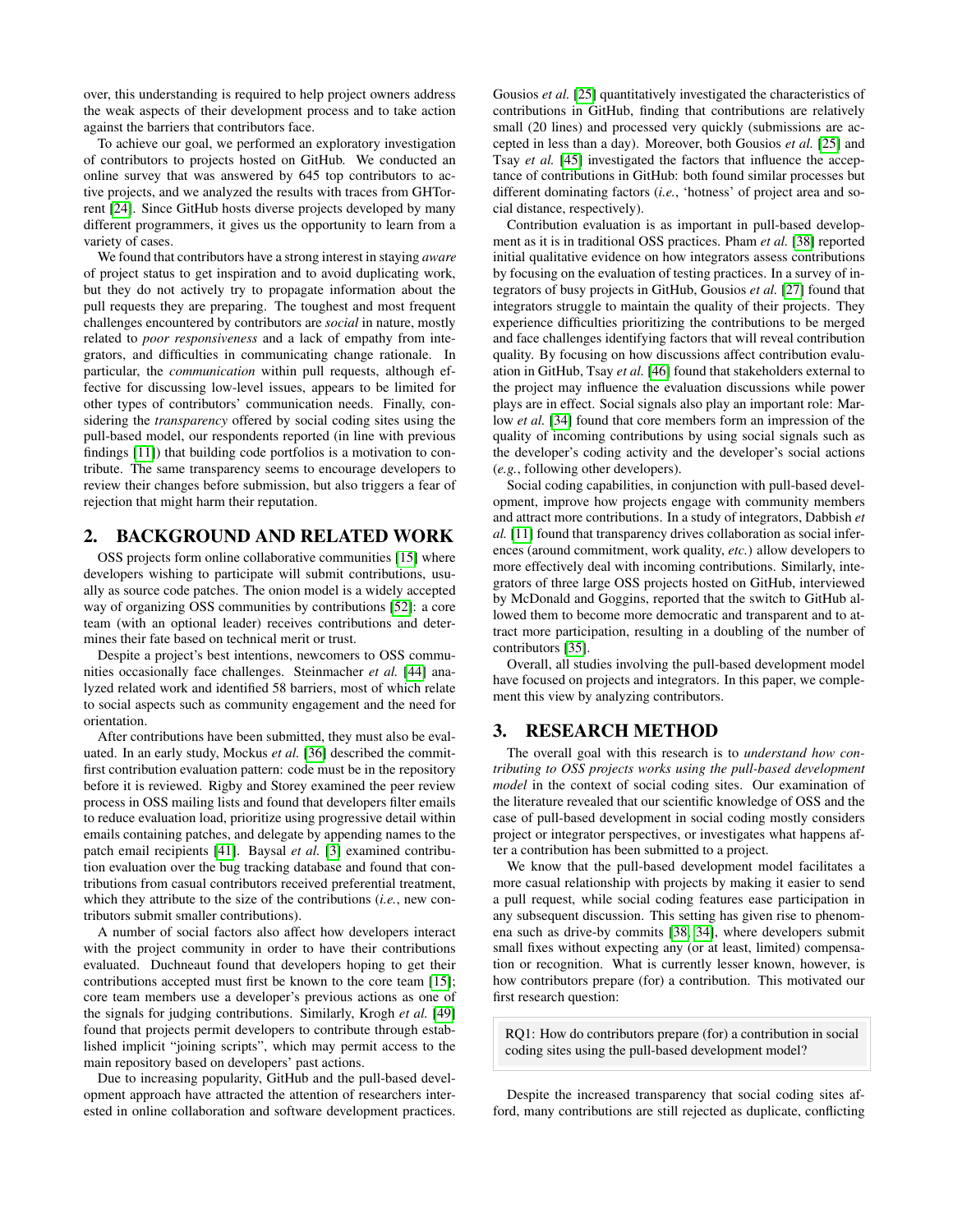or superseded [\[25\]](#page-10-0). We were interested in finding out whether contributors leverage transparency in the same ways that integrators do [\[11\]](#page-10-9). Do they communicate prior to submitting a PR or does communication occur only post-submission? Moreover, contribution quality is a major concern for integrators [\[27\]](#page-10-7): we wished to know if there is a match between what integrators and contributors examine to assess the quality of contributions. We refined our first research question as follows:

#### RQ1.1: *What do contributors do before and after coding a PR?*

RQ1.2: *How do contributors assess the quality of their PR?*

#### RQ1.3: *How do contributors communicate about an intended change?*

Subsequently, we were interested in understanding the challenges that contributors experience when working with the pull-based model in GitHub. We also considered the barriers that make it difficult for new contributors to participate. This exploration is needed to guide future work in this area and led to our last research question:

RQ2: What are the challenges of contributing in social coding sites using the pull-based development model?

### 3.1 Study Design

Our study followed a mixed-method approach [\[10\]](#page-10-13). Since our aim was to learn from a large number of projects, we used an online survey as it is a data collection approach that scales well [\[16\]](#page-10-14). We enriched the gathered data with traces extracted from GHTorrent [\[24\]](#page-10-8). We collected survey data in two rounds. In the first round, we ran a pilot survey with a limited number of selected contributors as it allowed us to clarify our questions and to identify emerging themes we could explore further (*i.e.*, we added a question about motivations for contributing and one question on barriers for newcomers). In the second round, we sent the survey augmented with questions addressing the themes that emerged in the first round—to several contributors of pull requests on GitHubhosted OSS projects.

Survey Design. Pilot and final survey were split into two sections: (1) demographic information and (2) open-ended questions intermingled with multiple choice or Likert scale questions. Usually, the contributor had to answer an open-ended question and then a related one with fixed answers. To further elicit the contributor's opinions, in all questions that had predefined answers but no related open-ended question, we included an optional 'other' response. Throughout the survey, we intentionally used even Likert scales to force participants to make a choice. Excluding demographic questions, the final survey consisted of 4 open-ended questions, 4 Likert scale questions with an optional open-ended response, and 11 mul-tiple choice questions (5 with an optional field).<sup>[1](#page-2-0)</sup> The vast majority (95%) of respondents completed the survey in less than 10 minutes. Sampling projects and candidate respondents. Previous work has revealed that most GitHub repositories are inactive and have a single user [\[25,](#page-10-0) [31\]](#page-10-15). To ensure that our sample consisted of repositories that make effective and large-scale use of PRs, we selected all repositories in the GHTorrent dataset [\[24\]](#page-10-8) that have received at least one PR per week during the year 2013 (3,400 repositories). For each repository, we extracted the top 3 pull request contributors by the number of PRs they contributed. We sent them an email if their address was registered with GitHub and if they were not integrators in the same repository; we collected 4,617 emails.

Attracting participants. For the pilot phase, we randomly selected and emailed 445 of the 4,617 contributors, and received 32 answers (7% response rate). For the main data collection phase, we emailed the remaining 4,172 contributors and received 760 answers (18% response rate, *i.e.*, typical of online surveys in software engineering, where the response rate is usually within the 14–20% range [\[39\]](#page-11-8)). The survey was published online and its Web address was sent by personal email to all participants. To encourage participation, we created a customized project report for each of the emailed contributors. The report included plots on the project's performance in handling PRs (*e.g.*, mean close time) on a monthly basis. The reports for all projects have been published online [\[23\]](#page-10-17) and they were widely circulated among developers. We did not restrict access to the survey to invited users only; several survey respondents forwarded the survey to colleagues or advertised it on social media (Twitter) without our consent. After comparing the response set with the original set of projects, we found that 25% of the responses came through third-party advertising. The survey ran from April 14 to May 1, 2014.

Respondents. The majority of our respondents self-identified as project contributors (76%), with 65% working for industry. Most (68%) reported more than 7 years of software development experience and considerable experience  $(> 3 \text{ years})$  in geographically distributed software development (59%).

#### 3.2 Analysis

We applied manual coding [\[9\]](#page-10-18) on the 4 open-ended questions as follows: initially, the first and last authors individually coded (in a shared online spreadsheet) a different set of 50 (out of 760) answers for each question. At least 1 and up to 3 codes were applied to each answer. Then, the coders met physically, grouped the extracted codes together and processed them to remove duplicates and, in some cases, to generalize or specialize them. The agreed-upon codes were then applied to all the answers (each coder codified 50% of the answers). When new codes emerged, they were integrated in the code set. Another round of code integration followed in a physical meeting, which led to the final result. On average, 20% more codes were discovered in the final integration round.

We asked respondents to optionally include their GitHub user name and report a single repository to which they contribute many PRs; 81% (610) and 95% (722) of the respondents did so, respectively. Many responses (126) did not match to a GitHub repository for reasons that ranged from spelling mistakes to using names with wild cards (e.g., jenkinsci/\*) to denote contributions to multiple repositories. We corrected the repository names as follows: we first used GitHub's search functionality to locate repositories whose name was similar to the provided one and then chose the one that had received PRs from the user. When a repository name contained wild cards, we searched the GHTorrent database for all repositories the contributor had submitted PRs to and selected the one where the contributor had submitted the most PRs. We excluded from our further analysis any answers for which we could not obtain a valid repository name (5 answers) and those that did not include a repository name (38 answers).

### <span id="page-2-1"></span>3.3 Adding Project Metrics

After we resolved the repository names, we augmented the survey dataset with information from the GHTorrent MySQL database (version 2015-06-18) [\[24\]](#page-10-8). For each project, we calculated the mean number of PRs (mean.prs) and the mean number of integrators (mean.integrators) on a per month basis for the period July 2013 to July 2014. Per metric, we split projects into three equally sized groups (small, medium and large). We also calculated whether

<span id="page-2-0"></span><sup>&</sup>lt;sup>1</sup>The survey questions are publicly available [\[26\]](#page-10-16).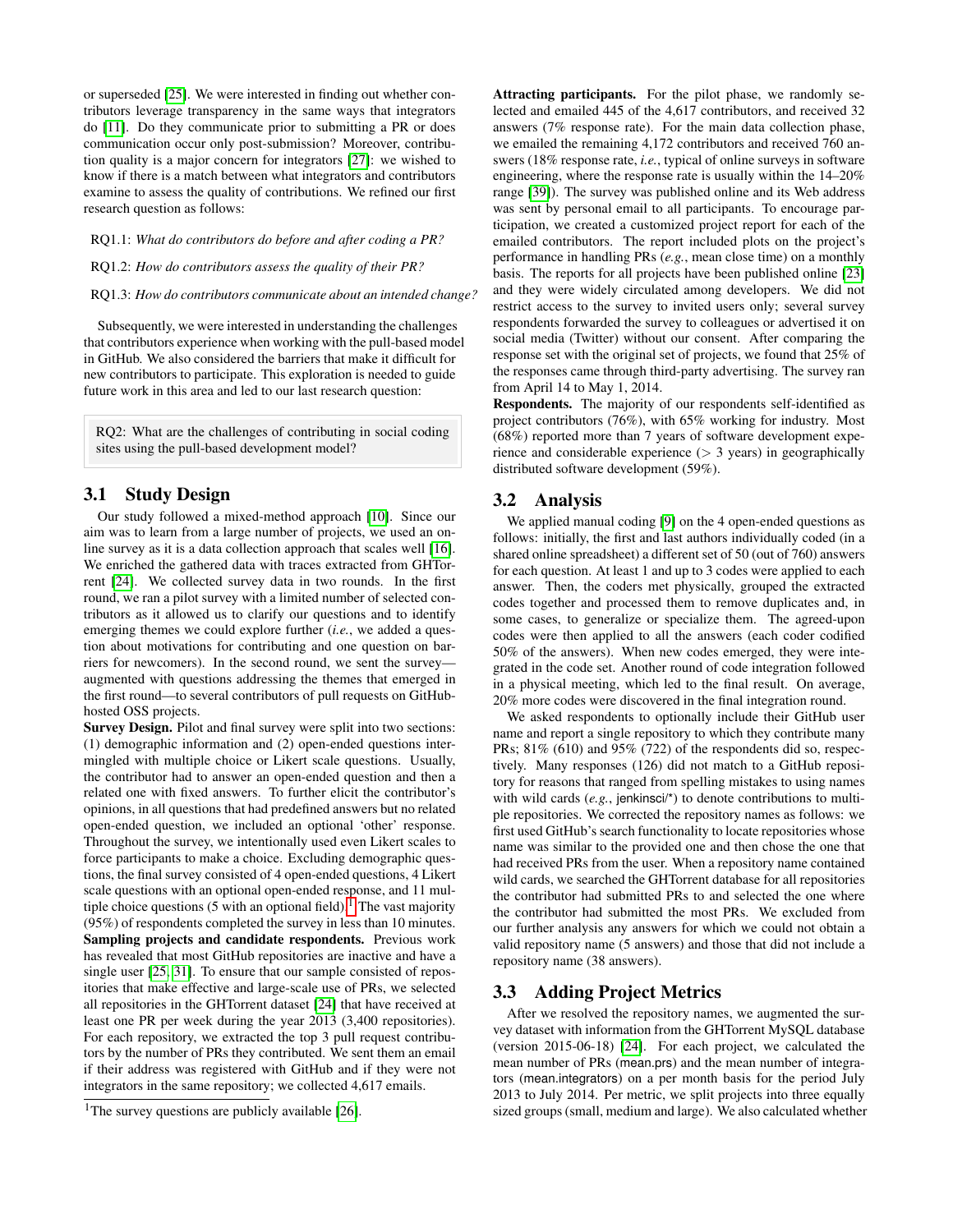<span id="page-3-0"></span>

Figure 2: Work practices before (left) and after (right) coding a contribution.

respondents belong to the top 10% of contributors (top.10.perc.contrib) for the repository they reported and whether they usually commit to big, medium or large projects (typical.size.of.project).

To ensure that our answer set included developers that contribute primarily or exclusively through PRs rather than through other means (*e.g.*, bug reports), we used one of the fixed answer questions (*Q9: How do you contribute code to the project?*) as a further demarcation point. Consequently, we filtered 77 respondents who did not indicate contributions exclusively through PRs or through branchto-branch PRs. The final answer set contained 645 answers.

### 4. RESULTS

This section presents the results of our exploratory investigation. When quoting survey respondents, we refer to them using a [rX] notation, where *X* is the respondent's ID. Codes resulting from coding open-ended answers are underlined. When referring to quantitative results, we annotate the metrics presented in Section [3.3](#page-2-1) with a sans-serif font. Where applicable, we integrate and compare our findings with related research findings.

## RQ1.1: What are contributors' work practices?

We wanted to understand which practices contributors use after they decide to create a PR, before and after the actual coding, but before they submit it. A variety of survey questions led to this understanding and the answers are presented in Figure [2.](#page-3-0)

#### *Work practices followed before coding.*

To ask respondents about their work habits *before* coding, we provided them with a set of 7 questions (based on our analysis of the literature and our vast GitHub experience) with a 4-level Likert scale. Only 24 (3%) respondents added information using the 'other' field, mostly providing clarifications. Results show that, in general, contributors reported to conduct all the mentioned activities (as one developer put it: "*These are all reasonable things to do*" [r490]). Nevertheless, the activities receive different emphasis. In particular, contributors reported practices mostly related to increasing their *awareness* (*i.e.*, "an understanding of the activities of others, which provides a context for your own activity" [\[14\]](#page-10-19)). They checked whether similar work had already been performed by consulting (in this order of frequency) the issue tracking system, previous PRs, project communication channels, and external branches/forks. In the 'other' field, respondents added that the sources are checked both to get inspiration from similar work and to ensure that the work is not going to be duplicated effort (*e.g.*, "*I always create a Bug in Bugzilla to track the work if there is no existing bug*" [r51]). The top experienced contributors (metric: top.10.perc.contrib) said that they do not need to update awareness because they maintain mental models of the status of the project: "*I almost always know what's going on [in the issue tracker], on the mailing lists, in the PR queue, so I have an idea how relevant my PRs are long before I start working on them.*" [r439]

#### *Work practices followed after coding.*

We asked developers to rate 5 common practices with a 4-level Likert scale. The 'other' field was filled in by only a few participants (1%), mostly to clarify their previous choices.

When the coding is finished and contributors are ready to submit a pull request, most developers declared they *do not* recheck whether similar work has been accomplished in the meanwhile—a contrast to what they report to do before starting to code. The activities that developers described as the most frequent before submitting a PR are formatting the code according to the project's guidelines and running tests against the completed code. Some respondents complained how there was a lack of support for these activities in the project (*e.g.*, "*I WOULD run tests and format according to guidelines but there are no tests or guidelines on this project*" [r5], "*no tests available in this repo, but normally I would run tests*" [r1]).

### RQ1.2: How do contributors assess their code?

We sought to understand how contributors evaluate the quality of their code before submitting it as a PR. Examining the quality of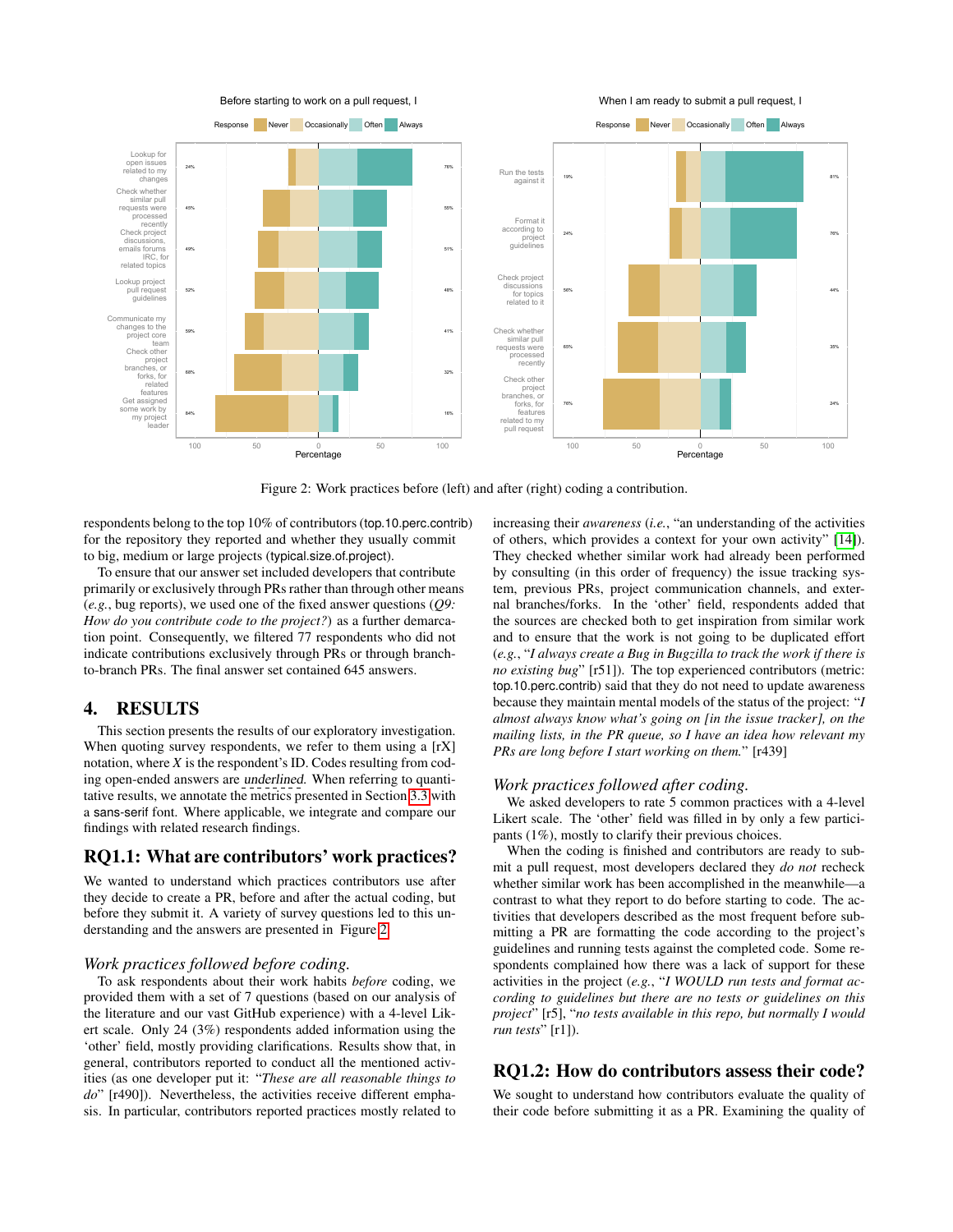<span id="page-4-0"></span>

Figure 3: How contributors determine their contributions' quality.

contributions is very important for contributors; similarly, contribution quality is the number one factor integrators examined to decide whether to accept a contribution or not [\[27\]](#page-10-7). To investigate how contributors assess the quality of their contributions, we asked them a compulsory open-ended question. Although the question was specific on *how* contributors evaluate quality, the analysis of the results also revealed *what* contributors examine in their PRs. (Figure [3](#page-4-0) summarizes these results.)

#### *How quality is evaluated.*

The most common mechanism that contributors use to assess the quality of their contributions is testing. More than 60% of the responses mentioned employing a form of automated testing (running on the developer's workstation or continuous integration servers). This highlights the practicality of automated testing for evaluating contributions and complements the integrator's opinion of testing as a contribution evaluation mechanism [\[27\]](#page-10-7). Around 10% said they also perform manual testing of their changes by running their contribution against the main repository, either in specialized sandbox environments or by their peers (*i.e.*, collocated colleagues [r125] or other project developers [r198]).

On the tool front, 7% of the respondents use static analysis tools for automatically evaluating their contributions. A wide range of these tools were reported, mostly belonging to three categories: lint tools that detect inconsistencies in coding style and target specific programming languages (*e.g.*, PMD in Java), style checkers that highlight formatting inconsistencies with respect to a predefined style (*e.g.*, CHECKSTYLE), and formal method tools to detect logical inconsistencies (*e.g.*, CPPCHECK). As an extra step, contributors build the software to catch simple errors with the compiler. Building usually also invokes the project's test suite.

A complementary examination mechanism that contributors mentioned is code review; usually (20%) of it is performed by the contributors themselves before they submit a PR. During code review, the contributors examine properties in the source code and documentation as discussed above. When conditions allow, contributors ask their peers to do a code review before they submit a pull request; the peers may be colleagues (*e.g.*, [r57,172]) or other members of the project community [r382]. Some contributors may rely on code reviews by the project owners or the community after they submit the pull request ("*Others, which have commit access to the repository check the changes if there are any [breaking] changes.*" [r399]). A related response (given by 4% of the respondents) mentioned that they do not explicitly assess the quality of their PR as they either believe it is the project owner's responsibility (*e.g.*, [r217,392]) or they count on immediate acceptance (*e.g.*, [r245]).

Finally, contributors examine the PRs' quality through experience (*e.g.*, "*I try to look at what I'm presenting as if someone else had written it and ask myself if I'd hate dealing with the merge or having the code in my project with respect to functionality, clarity, and conciseness/elegance (in that order)*" [r238]).

#### *What is evaluated.*

One of the top priorities for contributors when examining PR quality is compliance, which had many manifestations in our response set. The most common was compliance to project PR or coding guidelines (*e.g.*, "*By following the contribution guidelines for a PR of that repository.*" [r164]). Contributors also try to comply to *de facto* guidelines manifested in the original repository, mainly code formatting (*e.g.*, [r105,584]) and design (*e.g.*, [r252]). Another compliance form is adherence to standard practices. Contributors try to increase their chances of acceptance by following language code styles and design principles (*e.g.*, "*Following clean code principle and checking code style*" [r143]).

On a related note, contributors examine two technical quality aspects: code quality and commit quality. Code quality is usually assessed subjectively by examining factors such as readability, clarity, and whether the change is minimal ("*the code* [...] *contains only the minimal amount of code change necessary to implement the feature*" [r15]). Several contributors reported that they strive to make high-quality commits. For some developers, this means that commits are "*atomic and* [can be] *merge*[d] *at time of sending*" [r74], while others assume a more aesthetic view: "*Are the commit messages clear and do the commits in the PR tell a story?*" [r74]

In pull-based development, PRs are usually submitted to projects without prior planning. To increase the chances of acceptance, contributors eagerly examine the PR's suitability by analyzing whether the PR fully addresses the issue it is trying to solve. The term 'issue' is used in the broader sense of an existing problem the developers are addressing (*e.g.*, [r27,538]), even though in some cases it is associated with existing bug tracker issues [r306].

Contributors strive for their PRs to be self contained (*e.g.*, "*It should be focused on the feature to implement (or bug to fix). Nothing unrelated to the topic should be in there.*" [r52]) and they also try to ensure that the documentation of both their code and the PR eases the comprehension of the PR and meets assumed project standards (thereby enhancing compliance).

### RQ1.3: How are changes communicated?

In the question about contributors' work habits before coding, we asked about how often they communicate the changes to the project core team. Most of the respondents (59%) reported they did not communicate with the core team or that they communicated with the team very occasionally (see third item from the bottom in the left-hand side of Figure [2\)](#page-3-0). We analyzed the communication behavior in relation to the size of the projects (metric: mean.prs) reported by the respondents. Although we found a significant relationship (p < 0.001, assessed using the  $\chi^2$  with  $df = 6$ ) between the size of the reported project and the reported frequency in communication, which goes in the direction of communicating slightly more when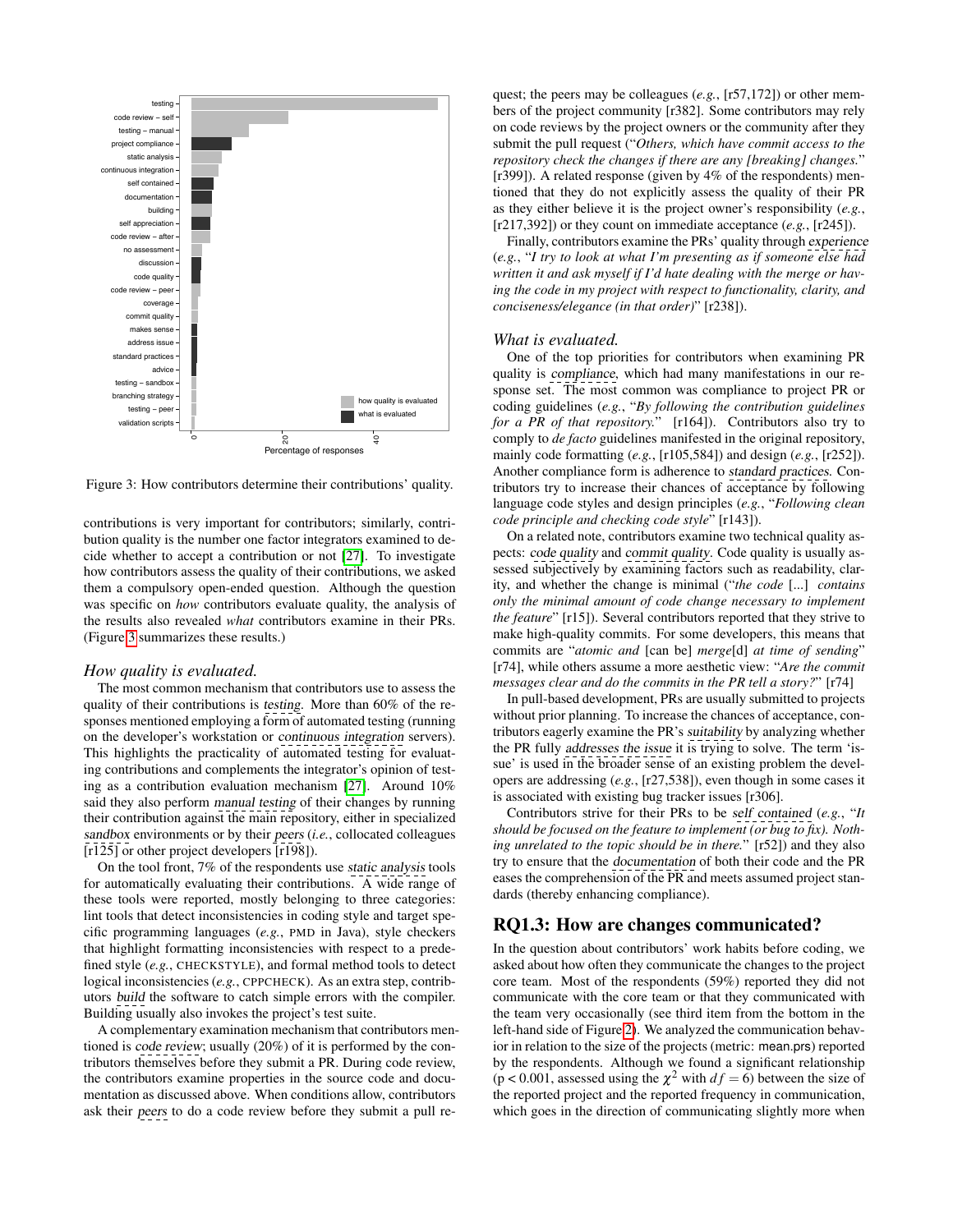<span id="page-5-1"></span>

Figure 4: How contributors communicate with integrators.

projects are larger, the strength of the relationship<sup>[2](#page-5-0)</sup> is very weak (Cramer's  $V = 0.14$ ).

In a subsequent multiple choice question, we inquired about the communication means contributors use when they decide to communicate on a change. The summarized results are presented in Figure [4.](#page-5-1) Many respondents explained that they open an issue in the tracker or a new PR, or both. They use emails or more synchronous communication channels (*e.g.*, IRC or instant messaging) less frequently. This is in line with the findings by Guzzi *et al.* [\[28\]](#page-10-20), who observed a shift in OSS developers' communication habits from traditional channels, such as mailing lists, toward more structured channels, such as issue trackers.

Those that added information in the 'other' field (6%), mainly specified the communication channels they use. Many mentioned forums (*e.g.*, "*online forums for the project*" [r499]), others IRClike solutions (*e.g.*, Gitter [r76,77,399]) or project managements tools (*e.g.*, "*Project Management tool such as VersionOne*" [r61]), and a few reported to use email-based communication (*e.g.*, "*Mailing list to get the opinion of the community and core team*" [r286]).

### RQ2: What are the challenges of contributing?

To find the pain points experienced when contributing through the pull-based model, we explicitly introduced a mandatory open-ended question in the survey and asked respondents to state the biggest challenge they faced when contributing PRs. We learned that challenges revolve around three main themes: challenges about writing the code for the contribution, challenges on the tools and model to be used for submitting the contribution, and challenges pertaining to social aspects.

These themes are linked to the finer-grained challenges expressed in the answers. For example, a challenge that emerged is project compliance, which in some cases relates to the code theme (*e.g.*, "*using the project code style*" [r66]), while in others it relates to the social theme (*e.g.*, "*Not knowing all the rules/process*" [r62]). The results are summarized in Figure [5.](#page-5-2) From left to right, we first classify the answers on the contributor's rank (*i.e.*, whether it is in top 10% PR contributor or not), then we show the three main

<span id="page-5-2"></span>

Figure 5: Challenges contributing with the pull-based model.

themes and how the answers flow into the specific challenges. The thickness of a line represents the number of responses.

We expected the top contributors (metric: top.10perc.contrib) to be less affected by tools and model and code related challenges given their greater experience, but to our surprise, both types of contributors had a very similar distribution of challenges among the three main themes. The theme reported by the majority of the respondents to be the most challenging when contributing in a pull-based model is the social one, followed by code and tools and model, respectively. We discuss the results in this order.

#### *Social aspects.*

The social theme is connected to most of the reported challenges in different ways, with the most prominent being responsiveness. More than 15% of the survey participants mentioned that getting timely feedback, if any, for their pull requests is hard and usually related to people issues (*e.g.*, "*The owner of the repo doesn't ever respond to the PR and leaves it hanging open forever*" [r15], "[there are] *projects with lots of open PRs and few actually being accepted*" [r98]). This situation seems to generate frustration for the contributors and they start to lose interest in the project: "*Malaise and abandonment. Few things are more frustrating than opening a PR and having it go nowhere*" [r698], "*When contributing to less active projects, it can be really frustrating to have a PR sit untouched for months, since by the time the author gets back to it, I may have given up on it and no longer care*" [r665]. Respondents specified that they would rather receive a clear reject than have no response to their PRs ("*it's annoying to go to the effort of making one and have it ignored... Rejected is better.*" [r85]). Getting feedback on the quality of their work is deemed important for improved prediction of acceptance of future PRs. Not knowing whether a PR will be accepted poses difficulties and stress on contributors (*e.g.*, "*When my own code depends on a PR, and I don't know if the PR will get accepted that causes uncertainty and stress.*" [r618]).

Poor, delayed, but also general communication was reported as another issue. Some contributors specified that they find it challenging to explain the rationale of their changes, which can af-

<span id="page-5-0"></span> $2$ We obtained similar results aggregating into two groups both size (*i.e.*, 'small' and 'medium' vs. 'large') and communication frequencies (*i.e.*, 'never' and 'occasionally' vs. 'often' and 'always').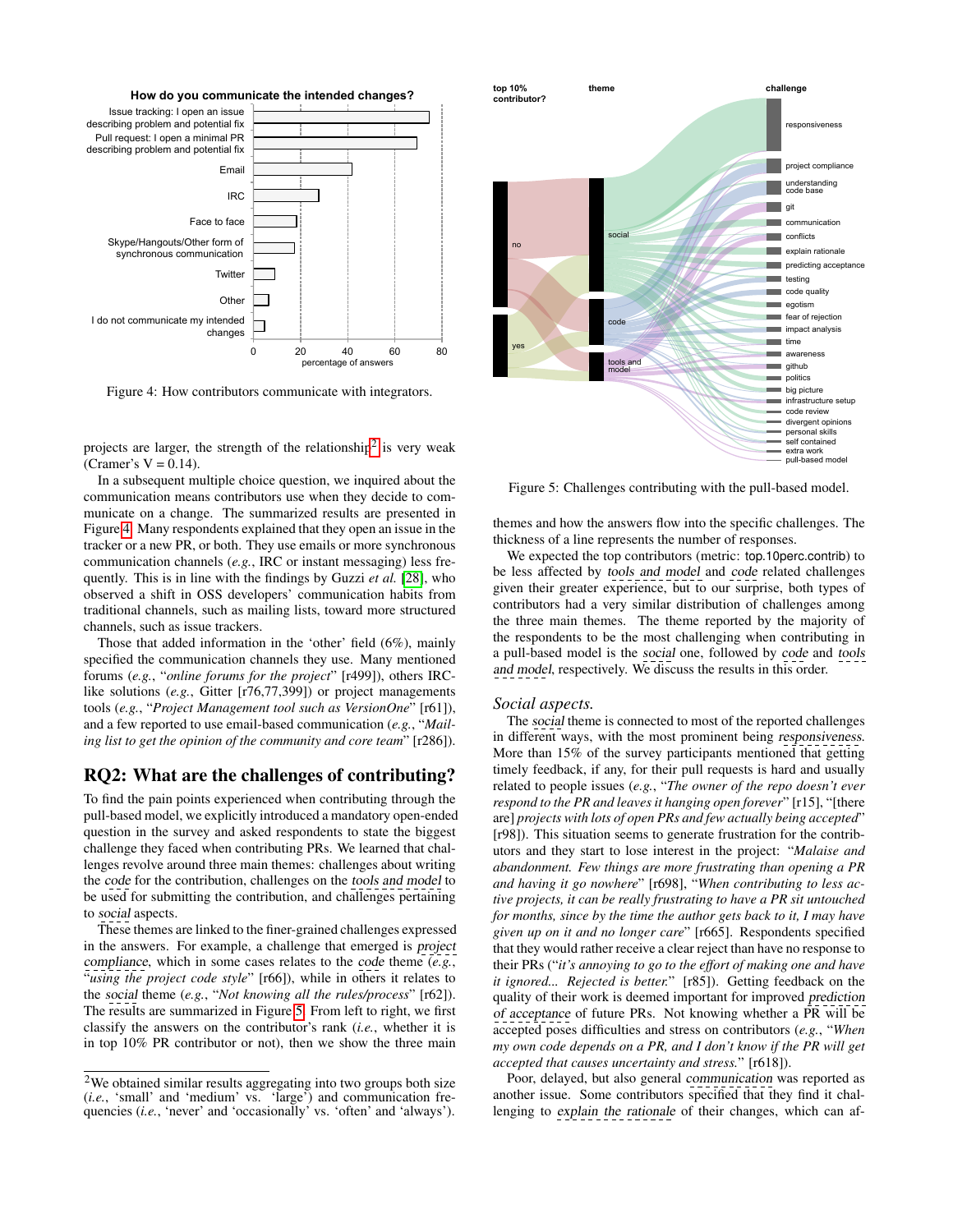fect whether their PRs are thoroughly investigated ("*Sometimes it's hard to explain the need for some changes. Some teams will immediately reject them without analyzing them properly.*" [r491])

A few contributors (*e.g.*, [r190,563]) reported a fear of rejection as they found it personally embarrassing when their work was judged to be inadequate by people they have no relationship with. This fear can be exacerbated by the various challenges in interacting with core team members that many respondents reported (*e.g.*, "*Fear of looking stupid. Fear of rude response.*" [r190], "*Discouraging project owners*" [r228]). In particular, respondents described social challenges related to politics or how the project is governed (*e.g.*, "*Project owners who really don't want contributions.*" [r122], "*Politics, or project owners not wanting a fix or change, or not actively maintaining it.*" [r526]), egotism and general arrogance (*e.g.*, "*People tend to merge only PRs for issues THEY see as bug.*" [r360], "*Unconstructive/hostile maintainer attitude*" [r536]), and handling divergent opinions (*e.g.*, "*getting all* [...] *to agree with a feature you propose in a PR.*" [r251]).

Furthermore, contributors reported that it is challenging to find enough time to work on the project as they wish (*e.g.*, "*Time to work on complicated issues despite working full time*" [r461]) and to propose contributions that fit in the project's big picture and make it grow instead of addressing their needs only (*e.g.*, "*Making sure it's in the interest of the project and not just mine.*" [r183]).

#### *Code aspects.*

The code theme also permeates a number of challenges. The most frequently reported one is understanding the code base of the project, including layout and architecture (*e.g.*, "*Read others code and get understanding of the project design*" [r564]). This problem seems to be magnified by project size and a lack of documentation (*e.g.*, "[there is] *no guideline or documentation*" [r223], "*Missing knowledge about inner workings of a project* [...] *sometimes caused by missing documentation*" [r561]).

Contributors also find it difficult to assess their changes' impact on the rest of the code base (impact analysis). Sometimes this is related to their limited understanding of the project (*e.g.*, "*Ensuring that my PR doesn't have unintended side effects due to not being intimately familiar with the entire code base.*" [r202]), and also to the social theme since awareness is not maintained by all contributors (*e.g.*, "*Because of the great complexity of our code, contributions by others that are not directly related to my work can nonetheless affect it, and our contributions are not necessarily synced or communicated.*" [r229]). To tackle this, and avoid regression, contributors explained they would rely on testing, but a proper test suite is not always available and running, and developing tests is also a challenge (*e.g.*, "*If there isn't a good testing infrastructure in place, then I'm not sure how to contribute tests related to a PRs*" [r656]).

Writing PRs with proper code quality is mentioned as the only issue by 13 developers. Another 7% reported that being compliant with the project style and guidelines is challenging. The project compliance on code regards style both at a low typographical level and at a higher design level; this challenge also highlights the difficulties in knowing the format for PRs, commit messages, *etc.* ( [r277]). Some respondents explained that this challenge is due to tribal knowledge, *i.e.*, information only known within the project team and not explicit to the outside world (*e.g.*, [r500,659]).

#### *Tools and model.*

Respondents reported challenges regarding the tools and model less frequently. Among those, the use of git and handling conflicts between branches are the most prominent ones, especially for seemingly less experienced developers (*e.g.*, "*Usage of git is not intuitive. Especially for me as* [one] *who does not contribute regu-* *larly, it is every time a challenge to* [use it]" [r158], "*when projects try to enforce workflow through branches, that is often confusing.*" [r120]). Some respondents mentioned having problems with the local infrastructure setup needed for development and testing. The few explicit answers about the pull-based development model mostly relate to its learning curve (*e.g.*, [r572]). More respondents mentioned GitHub as a challenge, especially when it comes to having discussions within PRs, thus connecting it to the social theme (*e.g.*, "*The comments on a PR can get unwieldy quickly. Without threading it can be hard to follow a conversation*" [r102], "*effectively communicating with other users over github*" [r329]).

#### *Reducing barriers for new contributors.*

We further investigated what respondents think projects should do to reduce barriers for new contributors. This was mapped in the survey to an open- ended question that we manually coded. The top 5 barriers that emerged account for more than 50% of the answers. The first barrier (specified by more than 20% of the contributors) deals with having good guidelines on getting started with the development and testing environment, on code style/formatting conventions, on the contribution process, and on communicating with project owners. The second, third, and fourth barriers follow with a very similar frequency (ca. 15%). For the second barrier, respondents explained that project members should have more empathy towards new contributors, providing encouragement, mentoring, fairness, and having an overall positive attitude (*e.g.*, "*Engage in positive, responsive discussion* [...] *Giving a positive first experience goes a long way.*" [r202], "*Maintain a "positive" culture; be friendly, polite etc*" [r73]). The third barrier reiterates on the concept of responsiveness: respondents stated that improving it would remove a serious barrier for new contributors, especially as they need more feedback on their work (*e.g.*, "*respond to issues/PRs/list posts in a timely fashion. Even just acknowledging the issue and suggesting an attack plan is immensely helpful.*" [r504]). The fourth barrier is about the need for a clear project roadmap and a comprehensive task list with open issues, including recommendations for newcomers (*e.g.*, "*They should mark the open issues with the level of difficulty, like these issues are easy and beginners can resolve them*" [r27]). Finally, 12% of the respondents reported better code documentation as important to attract new contributors.

### 5. DISCUSSION

We now discuss our main findings, contrasting them with findings about the integrators' perspective. We suggest recommendations for practitioners and consider the implications for researchers.

### 5.1 Main findings

Awareness. Contributor practices for increasing awareness in the pull-based development setting are not substantially different from practices in settings where no social features are available. Similar to participants in other studies of OSS contributors [\[36,](#page-11-0) [38,](#page-11-7) [44\]](#page-11-2), PR contributors first attempt to build an understanding of the project's current status by examining existing contributions, the project's issue database, and any contribution guidelines. What was surprising was that they did not explicitly discuss the social features [\[11\]](#page-10-9) of GitHub as a source of information as much as (we) expected. Actually, only one respondent specifically mentioned the use of a GitHub social feature to build awareness about a project ("*I see changes in RSS channel*" [r600]). This situation raises questions about whether social features are useful to contributors. They might, however, rely on subtle social signals that environments like GitHub provide, without realizing it.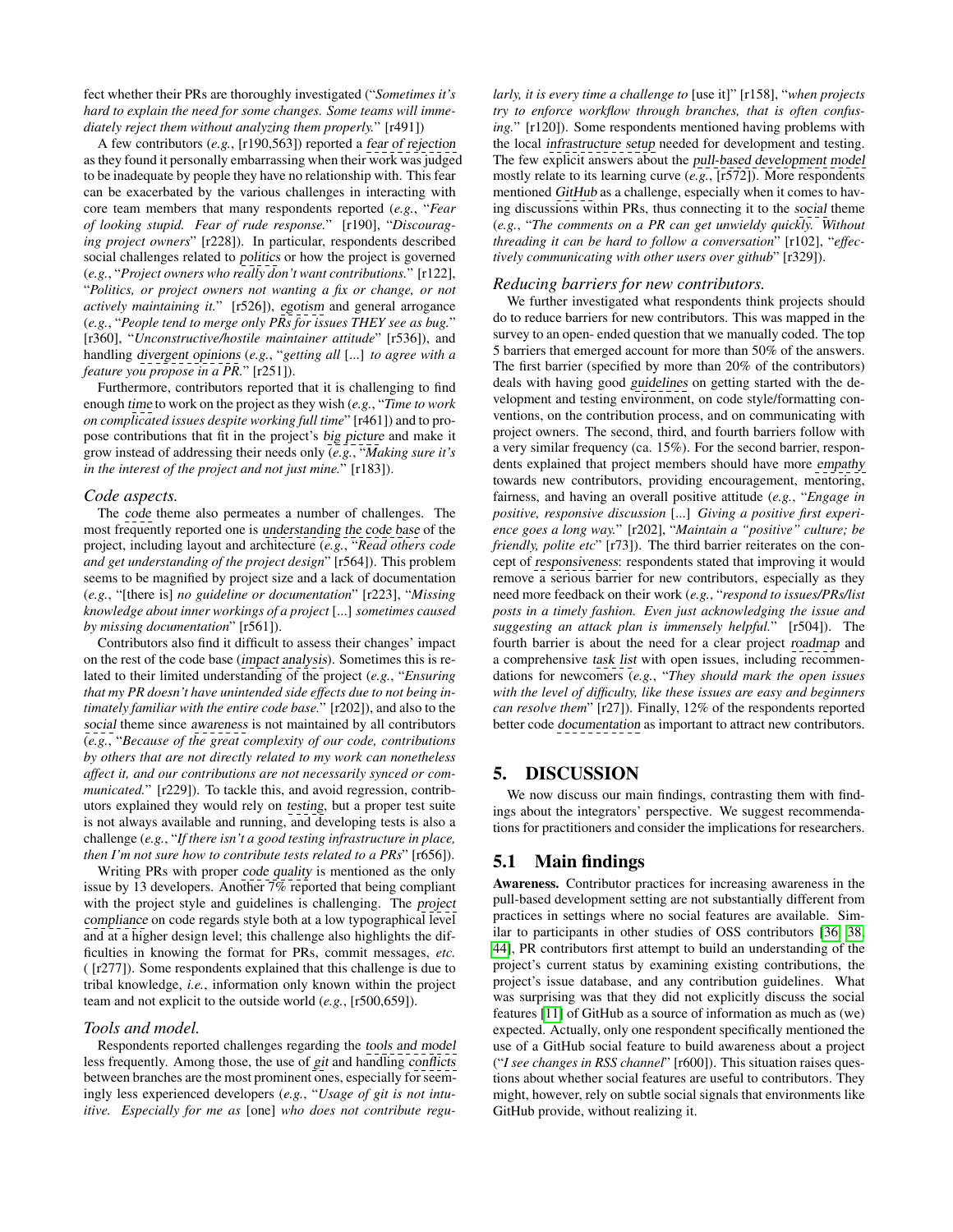Moreover, while most contributors report that they use the issue tracker for finding similar issues or PRs, at the same time, many PRs are rejected because they are duplicate or superseded [\[25\]](#page-10-0). Intuitively, since contributors report that they are aware of the project status before they start working on a contribution, one would expect that very few PRs would be rejected for such reasons. This indicates a critical step between contemplating a contribution and actually creating it, and it underlines the importance of improving how awareness about projects is created and maintained.

We also noticed an interesting paradox. Contributors deem it is important to spend time checking for existing work related to the PR, but once they start coding a PR, they rarely (if ever) communicate the intended changes to the core team. The paradox is that they report it is important to be aware of what is going on in the project, but they do not express the intention to personally invest their own time to increase the overall awareness in the project.

Furthermore, the fact that contributors often prefer to use communication means other than PRs (see Figure [4\)](#page-5-1) hinders awareness. Not only are multiple discussions spread across different PRs, but also communication becomes scattered over multiple channels, making it difficult, if not impossible, for new contributors to understand the rationale behind a change.

Transparency. The pull-based development model, in conjunction with the social media functions offered by GitHub, makes contributions and their authors more prominent than in other contribution models. As Dabbish *et al.* put it: "[it makes] the work visible" [\[12\]](#page-10-21). Indeed, various developers discuss whether [\[1,](#page-10-22) [50\]](#page-11-9) or not [\[8\]](#page-10-23) GitHub profiles should be the new *de facto* CV for developers. In our survey, we included an additional question asking *why* participants contribute to the chosen project. We introduced a closed question with 7 non-mutually exclusive answer options (based on our analysis of the related literature) and an open text field to specify 'other' reasons. While most answers validated wellknown motivations for contributing to OSS (*e.g.*, the main motivation (60% of the respondents) was 'usage' of the project they contribute to), approximately 35% of the respondents explained that they contributed for reasons related to personal career development, while 23% of the respondents mentioned enrichment of their public profile/CV as a motivating factor (*e.g.*, "*Making contributions to* [project] *makes it easier for me to get new clients*" [r121]). Lerner and Tirole formalized that contributions to OSS projects are also driven by a *career concern* incentive. This incentive increases in strength as the audience's visibility into the performance increases [\[33\]](#page-10-24). Some of our respondents also indicated that contributions to GitHub benefit their career growth (e.g., "*My contribution to* [projects] *allowed me to obtain a job within my favorite subjects*" [r437].

Additionally, several contributors fear that rejection of their PRs may harm their reputation. If this fear of rejection is caused by transparency, as also suggested in the previous analysis by Dabbish *et al.* [\[12\]](#page-10-21), we have additional quantitative evidence about its benefits but also about potential risks.

Responsiveness. More than 100 participants complained about the poor responsiveness from integrators. Specifically, they reported that they were worried they would not get a response or that they would get it too late to be relevant. They also suggested that improving the speed of responding to a PR would be an effective way to reduce barriers for newcomers. This complements the findings reported by Zhou and Mockus on an analysis of the ecosystems of Mozilla and GNOME [\[54\]](#page-11-10). Zhou and Mockus found that "low attention [. . . ] as evidenced by a too-rapid response to issue reports" reduces the chances of a newcomer becoming a long-term contributor. We note that our data is drawn from self-reported behavior

and suggestions given by contributors, while the study of Zhou and Mockus was mostly performed on traces left on software repositories, and therefore, the different development settings may lead to different ways of tuning out unwanted contributions.

Asynchrony. One of the distinguishing characteristics of the pullbased model is asynchrony among the production of a contribution, its evaluation, and its integration. Asynchrony is a pervasive concern for both contributors and integrators and its effects are usually detrimental. Asynchrony hinders the observability of the overall status of a project and burdens integrators and contributors with extra communication obligations. Recently, several high profile companies (*e.g.*, Facebook [\[22\]](#page-10-25) and Google [\[32\]](#page-10-26)) have moved away from the pull-based model, while others use strictly bounded code review processes and branching strategies (*e.g.*, Microsoft [\[5,](#page-10-27) [2\]](#page-10-28)) to increase development speed for their internal repositories (however, they still use pull-based development for OSS projects).

From a distributed systems theoretic standpoint, mitigating the results of asynchrony is impossible [\[42\]](#page-11-11). Therefore, integrators and contributors should agree on minimal communication protocols that increase each other's awareness and rendezvous points for mandatory information exchange. In certain cases (*e.g.*, collocated development), projects should be prepared to abandon the pull-based model in favor of more direct feedback loops.

### 5.2 It takes two to tango

The pull-based development mechanism, and its GitHub implementation in particular, aims to facilitate the information exchange between two interacting parties sharing a common goal, namely integrating a change into an existing code base. Due to the closeness and asynchrony of the interaction, it is expected that good or bad practices of one interacting part will reflect on the other. Comparing this research with our previous work [\[27\]](#page-10-7), we found a number of technical and social pain points experienced by both integrators and contributors. We report on these below.

Quality. Contribution quality is a major concern for contributors. It is one of the most frequently reported challenge items and also something they deeply care about before PR submission. Not surprisingly, quality is also a top priority for integrators. A cross examination of the factors that contributors and integrators examine in PRs reveals that there is also a high overlap in terms of compliance/conformance and code quality as top factors. Moreover, automated testing is used by both integrators and contributors as a commonly accepted way to ensure contribution quality. We hypothesize that this shared understanding of quality, and the ways of achieving it, is the result of widely accepted technical norms. Positively, this helps the majority of contributions to be accepted (85%), while rejections are usually not due to technical reasons [\[25\]](#page-10-0).

Lack of process. The pull-based model on GitHub lacks a specific patch acceptance process (as is the case with Gerrit [\[40\]](#page-11-12) or CodeFlow [\[2\]](#page-10-28)). Some integrators find the lack of a well-defined acceptance process (e.g. voting and sign-off) disturbing enough to move to other reviewing platforms. In addition, experienced contributors are used to searching for PR process documents, though such policy documents are often not present in smaller projects. A GitHub-wide acceptance process definition and enforcement mechanism might be beneficial to both integrators and contributors and might deter one-off, low-quality contributions. More research is needed to explore options concerning process policies.

Workload and responsiveness. Integrators on large, active projects reported that they have problems handling and prioritizing the large number of PRs those projects attract; perhaps as a result, contributors complained about the lack of responsiveness. However, integrators also protested about the lack of responsiveness from con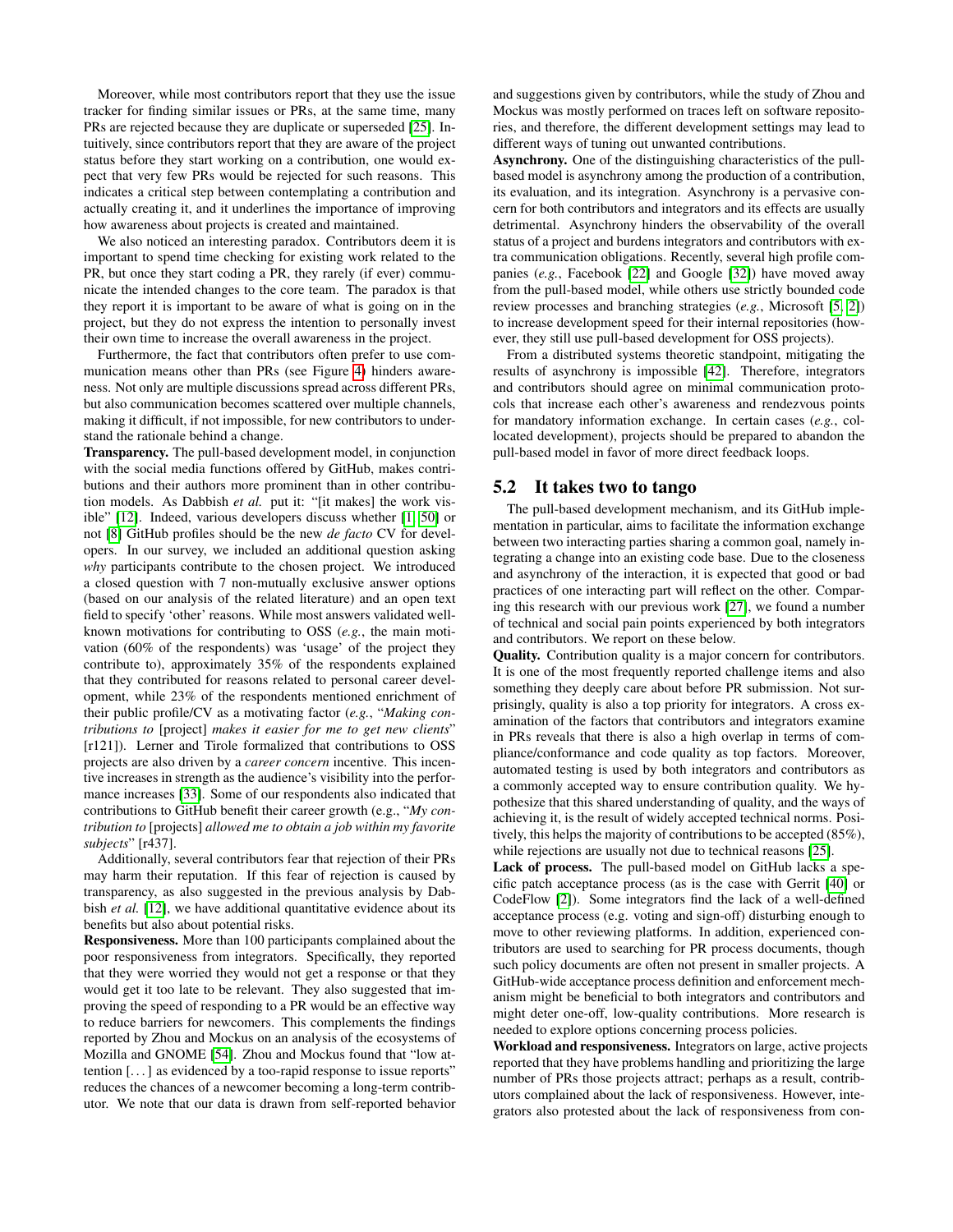tributors when they request additional changes during a code review and complained about "hit-and-run" PRs. These concerns may be the result of the pull-based development model that simplifies experimentation with contributions to projects without reducing the reviewing burden on both parties.

Communication tooling. A significant portion of both integrators and contributors find that the communication facilities afforded by the GitHub PR mechanism are lacking in terms of immediacy and structure. This hinders the effective discussion of high-level concerns (*e.g.*, system design) and has a negative impact on the centralization of information about a contribution. Indeed, many contributors and integrators reported that they use external tools, mainly supporting synchronous communication (*e.g.*, IRC or instant messaging), to exchange information. Two key features that are missing, as reported from our respondents, are threaded communications and voting mechanisms.

Communication failures. Communicating about the rationale for PRs was reported as difficult not only by contributors, but also by integrators wishing to understand the reasons for a PR. Integrators complained that discussions on PRs diverge from technical content, while contributors expressed their concerns about having to cope with project politics in order to get their contributions accepted. Contribution rejection is a concern for both parties: integrators reported that it is not easy to explain the rational behind a rejection, while contributors stated that it is hard to accept the rejection. We conjecture that the above shared difficulties are the result of a communication process that, while open and accessible, is lacking in terms of immediacy and traceability.

### 5.3 Recommendations for practitioners

We present a set of recommendations that can help streamline the experience for contributors when working with integrators in the pull-based model. For one-off contributions, these guidelines revolve around two basic principles: *minimizing friction* and *maximizing awareness*. For more *long-term involvement* in a project, it is crucial to build and maintain a contributor profile.

Minimizing friction. Contributions that are *small* and *isolated* are easier for integrators to process. In previous work [\[51,](#page-11-13) [3,](#page-10-2) [25,](#page-10-0) [27\]](#page-10-7), the size of the change was one of the most important factors related to acceptance. This is because the impact of the change is more easily evaluated, especially if the change does not cross logical functionality or design boundaries. The contributors should also make their changes *adhere to guidelines* and learn how to use the underlying tools (git), as this saves review time.

Projects should provide a policy or *comprehensive set of contribution guidelines*. These guidelines should at least provide details about the expected code style, commit format, PR process, and available communication options. Well-thought- out guidelines will help developers format contributions using the expected style and can act as a reference in code review discussions. Moreover, projects should *invest in good tests*. Not only would contributors gain confidence about their contributions by testing them locally, but by doing so, integrators will evaluate them more quickly [\[25\]](#page-10-0).

*Automation* is also important and it should at least cover the *development environment setup*. Ideally, the contributor should be able to set up a fully working development environment by running a simple command; existing tools allow this (*e.g.*, Vagrant and Ansible). Projects should also invest time to set up *automatic quality evaluation* of incoming contributions. This can include code style compliance checks and perhaps more sophisticated static analysis tools. In the case of GitHub, external services are available to enable continuous integration (*e.g.*, Travis) and code quality (*e.g.*, Code Climate) monitoring on a per contribution basis.

Maximizing awareness. Awareness can be increased by contacting the development team using real-time communication channels (*e.g.*, IRC or its evolved counterpart GITTER, which is better integrated in GitHub) or by following the minimal PR idiom [\[7\]](#page-10-29) (depending on project preferences). Integrators should be both *proactive*, by establishing (and perhaps even documenting) a professional communication etiquette, and *reactive*, by following discussions and intervening in cases where discussion diverges from the etiquette. Similarly, contributors should be available after a submission to promptly discuss the results of the code review and thus mitigate some of the negative effects of asynchrony.

Long-term involvement. For contributors seeking long-term involvement in project communities, essential steps are *profile building* through a stream of excellent contributions and *participation* in other community activities (*e.g.*, discussion of issues); integrators both evaluate [\[34,](#page-10-11) [27\]](#page-10-7) and prioritize [\[27\]](#page-10-7) work using a mixture of social signals and developer track records, whose visibility is ensured by the transparency of the model.

### 5.4 Implications for researchers

Our work uncovers several future research directions.

Work prioritization. Low responsiveness is one of the most recurring challenges experienced by contributors. Integrators also reported problems in prioritizing PRs [\[27\]](#page-10-7). Automating the prioritization of PRs could help integrators allocate their time more effectively but also show contributors the status of their PRs with respect to the overall queue. Automated prioritization could take advantage of explicit integrators' preferences (*e.g.*, place bug fixes first), thus making contributors aware of such choices in a potentially automatically generated guideline. Initial work in this direction has been carried out by van der Veen *et al.* [\[47\]](#page-11-14).

Estimated time for merging. A widespread usability heuristic states that a "system should always keep users informed about what is going on" [\[37\]](#page-11-15). This is often achieved, for example, through progress bars in application UIs. Contributors' frustration about not knowing the status and fate of their PRs indicates that having a capability for estimating the time for merging a contribution would be valuable. If the estimation engine could provide an indication on the most significant factors considered for the prediction, contributors could take advantage of this prediction to understand what could be improved to speed up acceptance (*e.g.*, splitting a PR into self-contained tasks), which would also help contributors speed up their decision on whether to continue contributing to a particular project. Previous research has estimated merging time for patches [\[30\]](#page-10-30), closing time for issue reports [\[19,](#page-10-31) [53\]](#page-11-16), *etc.* In the context of PRs, Gousios *et al.* [\[25\]](#page-10-0) developed a machine learning approach to predict a pull request's merge window. In addition, Vasilescu *et al.* [\[48\]](#page-11-17) developed models to determine PR processing time. This is a ripe opportunity for researchers to support a wide population of developers.

Untangling code changes. Integrators reported that code understanding and reviewing is simplified if code changes pertain to a single, self-contained task [\[2,](#page-10-28) [27\]](#page-10-7), however, contributors reported that creating them is a challenge. Recently, researchers have proposed automated approaches to split changes into self-contained tasks [\[29,](#page-10-32) [13\]](#page-10-33). It is an interesting opportunity to apply these methods and integrate them into the pull-based model workflow.

Impact analysis on PRs. All contributors and integrators are interested in knowing the impact of the proposed PRs beyond the changed code. The pull-based development model is a fine opportunity to provide results of impact analysis research to a broad community and test its effects on the field. Tools' results could be integrated in the PR interface as an optional service.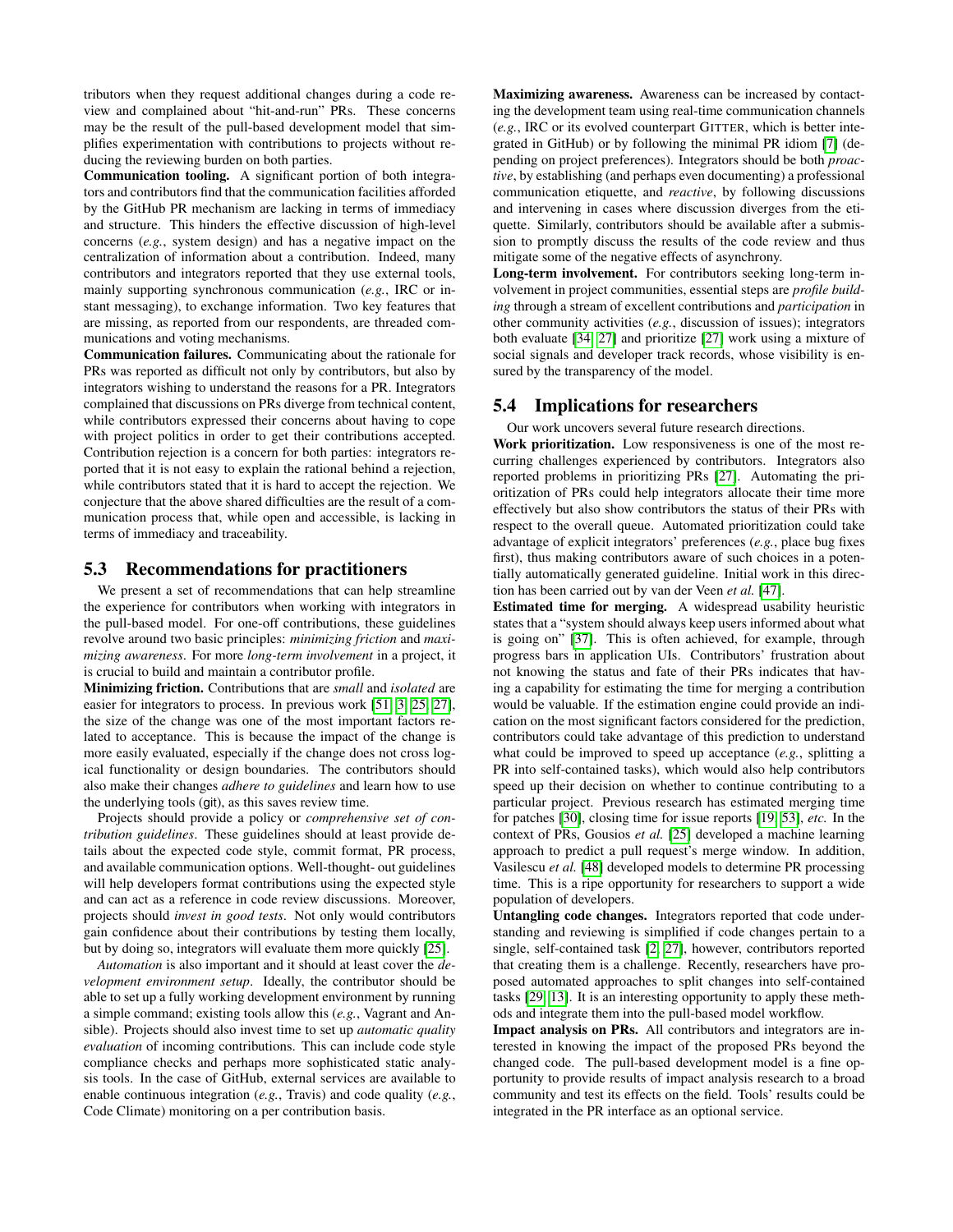Improved awareness and communication. Our respondents reported the need to build awareness before working on a new PR, but expressed little intent to communicate changes to the core project team before starting work. Understanding this phenomenon is an interesting avenue for further research on collaboration behavior in knowledge-intensive settings. Moreover, a number of drawbacks emerged in communication occurring within PRs, despite the advantage of being close to the changed code. Particularly, communication support should be improved for discussing high-level concerns and for scaling to longer discussions. Multidisciplinary studies involving user interface designers, communication experts, and software engineering can be designed and carried out to determine how to improve communication within PRs.

### 5.5 Design implications

The pull request model offers a simple, yet solid basis for distributed collaboration. The lowered barrier to entry, transparency of social platforms, and integration of both analysis tools and reviewing mechanisms help projects expand their collaborator base seamlessly. Considering their continuous growth in popularity, it is reasonable to expect that pull requests will become the minimum unit of software change in most collaborative projects. Our current and previous findings hint at the design of features that will facilitate this transition. We imagine a contribution platform, which we call PR.next, that optimizes the contribution experience and helps integrators handle the reviewing load by means of intelligent algorithms, which we describe in the following.

Initially, PR.next assists contributors in evaluating their contribution proposals against the state of the project. A contributor expresses the proposed change in natural language and the system searches i) the code base and ii) open or recently closed contributions for similar changes. Then, PR.next helps contributors format their contributions by running continuous integration and style checks in a *private staging space* before the change becomes public. In the mean time, PR.next compares the contributions to other in-flight contributions and warns about duplicates. PR.next also helps integrators prioritize their work. When a new contribution arrives, PR.next combines information from multiple analysis tools (*e.g.*, continuous integration) to rank pull requests according to their readiness to be reviewed. The system gives integrators visual hints (*e.g.*, predicted time to merge) and mines information, such as discussion status or voting results, from other in-flight contributions to help them evaluate priority. At the project level, PR.next supports community voting mechanisms to help projects evaluate contribution desirability, where votes are ranked for importance based on voter characteristics in the social (voter status in community) or dependency (voter's project status within the software ecosystem) graph.

### 6. LIMITATIONS

We designed our survey with the stated aim of gaining insights on a novel mechanism of collaboration in distributed software development. For closed selection questions in the survey, the response categories originated from our review of the literature and also from our prior experience working with and researching [\[25,](#page-10-0) [27\]](#page-10-7) PRs and the pull-based model. The questions were phrased to avoid leading the respondent to a specific answer and were validated through (1) consultation with colleagues expert in qualitative research, (2) a formal pilot run, and (3) several mini-runs of the survey. Despite our best efforts, there could be several reasons why our study is limited.

Internal validity – Credibility. We used coding to classify the contributors' responses in open-ended questions. The coding process is known to lead to increased processing and categorization capacity at the loss of accuracy of the original response. To alleviate this issue while coding, we allowed more than one code to be assigned to the same answer. Question-order effect [\[43\]](#page-11-18) (*e.g.*, one question could have provided context for the next one) may lead the respondents to a specific answer. One approach to mitigate this bias could have been to randomize the order of questions. In our case, we decided to order the questions based on the natural sequence of actions to help respondents recall and understand the context of the questions asked. Social desirability bias [\[18\]](#page-10-34) (*i.e.*, a respondent's possible tendency to appear in a positive light, such as by showing they are fair or rational) may have influenced the answers. To mitigate this issue, we informed participants that the responses would be anonymous and evaluated in a statistical form.

Generalizability – Transferability. Our selection of projects and contributors to GitHub projects using the pull-based model may not be indicative of the *average* project. Previous work [\[25\]](#page-10-0) found that the median number of PRs across repositories is 2; in our sample and considering the initial selection of projects, the smallest project had more than 400. We expect that if the study is repeated using random sampling for projects, the results may be different. This may affect the results on obstacles such as low responsiveness and inefficient communication, as average projects do not use PRs in a high capacity. To reduce other limitations to the generalizability of our work, we did not impose other restrictions on the sample projects, such as programming language or use of technologies.

Moreover, GitHub is only one, albeit the biggest, of the social coding sites featuring the pull-based development model and it has specific social media features. While this model remains the same across all these sites and the social features are similar, the implementation of several GitHub features might influence the developer's opinions of the model. In both our question set and our interpretation of the results, we avoided direct references to GitHub's implementation of the mechanism. However, bias in the contributors' answers could not be completely eradicated, as can be witnessed by the fact that many open-ended answers included direct references to GitHub or tools in its ecosystem (*e.g.*, Travis CI).

### 7. CONCLUSIONS

We presented our investigation of the pull-based development model as implemented in GitHub from the contributors' perspective. Our goal was to gain knowledge on the work practices of pull request contributors and the challenges they face. We make the following key contributions:

(1) A publicly available [\[26\]](#page-10-16) iteratively-tested survey with questions for eliciting contributors' practices in the pull-based model, and the anonymized answers of 760 respondents.

(2) The set of open-ended questions we coded manually, and the R analysis scripts for the overall data analysis.

(3) A thorough analysis of the answers to our research questions on contributors' work habits, PR preparation, and open challenges in contributing with the pull-based model.

(4) A discussion comparing our findings with previous literature, recommendations for practitioners using the pull-based model, and data-derived directions for future research and design.

Among our findings, we identified reducing response time, maintaining awareness, improving communication both in content and in form, and quality assessment as key components for supporting contributions in the pull-based model. We hope that our insights will lead to merging external contributions more effectively in practice and to devise improved tools, to support developers in both creating and handling code contributions more efficiently.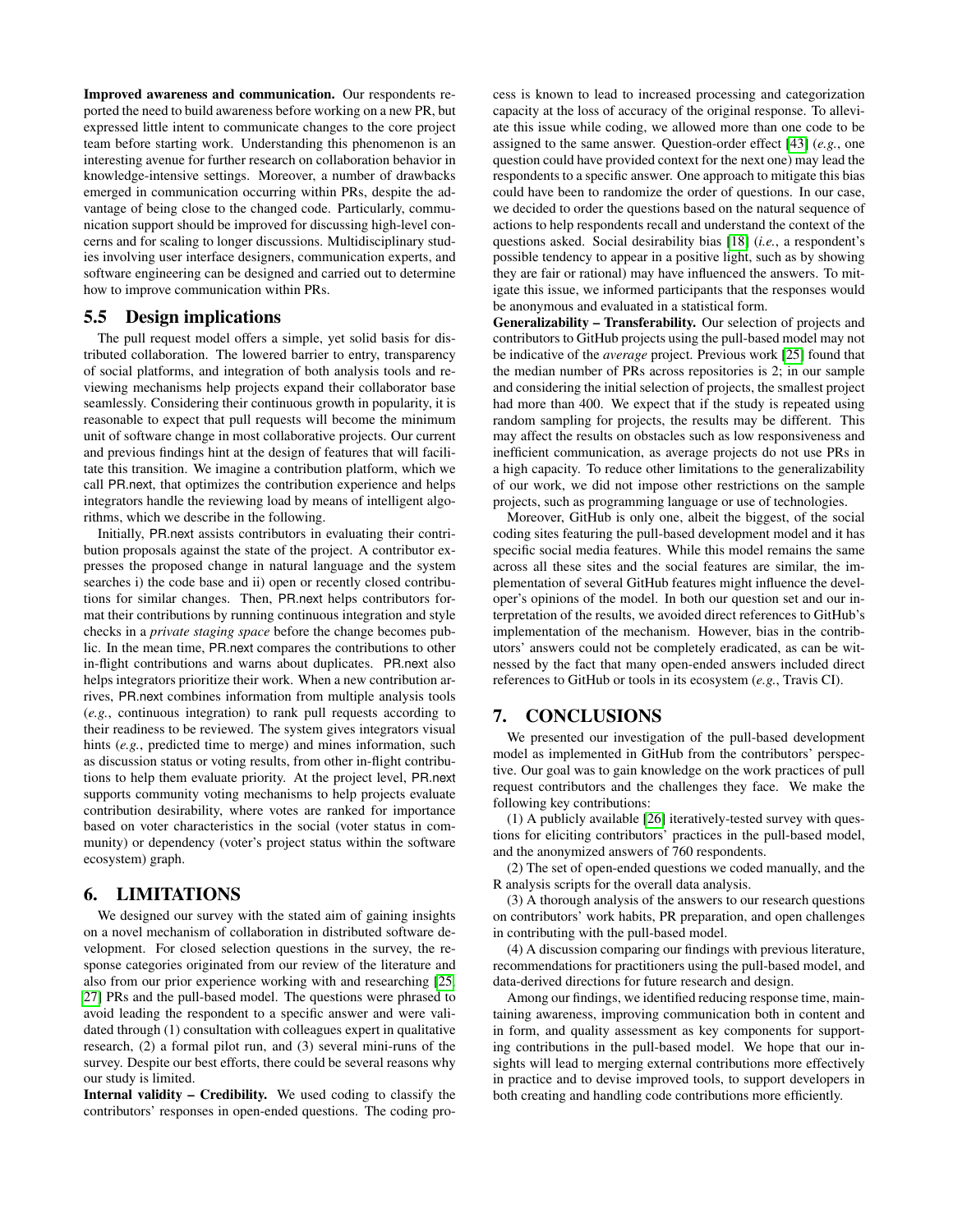### 8. REFERENCES

- <span id="page-10-22"></span>[1] GitHub is your new resume. [https://news.ycombinator.com/item?id=2763182.](https://news.ycombinator.com/item?id=2763182) Accessed 2016/02/15.
- <span id="page-10-28"></span>[2] A. Bacchelli and C. Bird. Expectations, outcomes, and challenges of modern code review. In *Proceedings of the 2013 International Conference on Software Engineering*, ICSE '13, pages 712–721, Piscataway, NJ, USA, 2013. IEEE Press.
- <span id="page-10-2"></span>[3] O. Baysal, O. Kononenko, R. Holmes, and M. Godfrey. The secret life of patches: A firefox case study. In *Reverse Engineering (WCRE), 2012 19th Working Conference on*, pages 447–455, Oct 2012.
- <span id="page-10-1"></span>[4] C. Bird, A. Gourley, and P. Devanbu. Detecting patch submission and acceptance in oss projects. In *Proceedings of the Fourth International Workshop on Mining Software Repositories*, MSR '07, pages 26–, Washington, DC, USA, 2007. IEEE Computer Society.
- <span id="page-10-27"></span>[5] C. Bird and T. Zimmermann. Assessing the value of branches with what-if analysis. In *Proceedings of the 20th International Symposium on Foundations of Software Engineering*, November 2012.
- <span id="page-10-5"></span>[6] Bitbucket. [http://bitbucket.org/.](http://bitbucket.org/) Accessed 2016/02/15.
- <span id="page-10-29"></span>[7] B. Bleikamp. How we use pull requests to build GitHub. [https://github.com/blog/](https://github.com/blog/1124-how-we-use-pull-requests-to-build-github) [1124-how-we-use-pull-requests-to-build-github.](https://github.com/blog/1124-how-we-use-pull-requests-to-build-github) Accessed 2016/02/15.
- <span id="page-10-23"></span>[8] J. Coglan. Why GitHub is not your cv. [https:](https://blog.jcoglan.com/2013/11/15/why-github-is-not-your-cv/) [//blog.jcoglan.com/2013/11/15/why-github-is-not-your-cv/,](https://blog.jcoglan.com/2013/11/15/why-github-is-not-your-cv/) November 2013. Accessed 2016/02/15.
- <span id="page-10-18"></span>[9] J. M. Corbin and A. Strauss. Grounded theory research: Procedures, canons, and evaluative criteria. *Qualitative Sociology*, 13(1):3–21, 1990.
- <span id="page-10-13"></span>[10] J. W. Creswell. *Research design: Qualitative, quantitative, and mixed methods approaches*. Sage Publications, 3rd edition, 2009.
- <span id="page-10-9"></span>[11] L. Dabbish, C. Stuart, J. Tsay, and J. Herbsleb. Social coding in Github: transparency and collaboration in an open software repository. In *Proceedings of the ACM 2012 conference on Computer Supported Cooperative Work*, CSCW '12, pages 1277–1286, New York, NY, USA, 2012. ACM.
- <span id="page-10-21"></span>[12] L. Dabbish, C. Stuart, J. Tsay, and J. Herbsleb. Leveraging transparency. *IEEE Software*, 30(1):37–43, 2013.
- <span id="page-10-33"></span>[13] M. Dias, A. Bacchelli, G. Gousios, D. Cassou, and S. Ducasse. Untangling fine-grained code changes. In *Proceedings of the 22nd International Conference on Software Analysis, Evolution, and Reengineering*, SANER 2015, pages 341–350. IEEE Computer Society, 2015.
- <span id="page-10-19"></span>[14] P. Dourish and V. Bellotti. Awareness and coordination in shared workspaces. In *Proceedings of the ACM conference on Computer-supported cooperative work*, pages 107–114. ACM, 1992.
- <span id="page-10-10"></span>[15] N. Ducheneaut. Socialization in an open source software community: A socio-technical analysis. *Computer Supported Cooperative Work (CSCW)*, 14(4):323–368, 2005.
- <span id="page-10-14"></span>[16] U. Flick. *An introduction to qualitative research*. SAGE Publications, 5th edition, 2014.
- <span id="page-10-3"></span>[17] K. Fogel. *Producing Open Source Software*. O'Reilly Media, first edition, 2005.
- <span id="page-10-34"></span>[18] A. Furnham. Response bias, social desirability and dissimulation. *Personality and Individual Differences*,  $7(3):385 - 400, 1986.$
- <span id="page-10-31"></span>[19] E. Giger, M. Pinzger, and H. Gall. Predicting the fix time of bugs. In *Proceedings of the 2nd International Workshop on Recommendation Systems for Software Engineering*, pages 52–56. ACM, 2010.
- <span id="page-10-4"></span>[20] GitHub. [https://github.com/.](https://github.com/) Accessed 2016/02/15.
- <span id="page-10-6"></span>[21] Gitorious. [http://gitorious.org/.](http://gitorious.org/) Accessed 2016/02/15.
- <span id="page-10-25"></span>[22] D. Goode and S. Agarwal. [https://code.facebook.com/posts/](https://code.facebook.com/posts/218678814984400/scaling-mercurial-at-facebook/) [218678814984400/scaling-mercurial-at-facebook/.](https://code.facebook.com/posts/218678814984400/scaling-mercurial-at-facebook/) Accessed 2016/02/15.
- <span id="page-10-17"></span>[23] G. Gousios. [http://ghtorrent.org/pullreq-perf/.](http://ghtorrent.org/pullreq-perf/) Accessed 2016/02/15.
- <span id="page-10-8"></span>[24] G. Gousios. The GHTorrent dataset and tool suite. In *Proceedings of the 10th Working Conference on Mining Software Repositories*, MSR '13, pages 233–236, Piscataway, NJ, USA, 2013. IEEE Press.
- <span id="page-10-0"></span>[25] G. Gousios, M. Pinzger, and A. van Deursen. An exploratory study of the pull-based software development model. In *Proceedings of the 36th International Conference on Software Engineering*, ICSE 2014, pages 345–355, New York, NY, USA, 2014. ACM.
- <span id="page-10-16"></span>[26] G. Gousios, M.-A. Storey, and A. Bacchelli. Pull request contributors analysis dataset. [http://dx.doi.org/10.5281/zenodo.46063,](http://dx.doi.org/10.5281/zenodo.46063) Feb. 2016.
- <span id="page-10-7"></span>[27] G. Gousios, A. Zaidman, M.-A. Storey, and A. v. Deursen. Work practices and challenges in pull-based development: The integrator's perspective. In *Proceedings of the 37th International Conference on Software Engineering*, ICSE 2015, 2015.
- <span id="page-10-20"></span>[28] A. Guzzi, A. Bacchelli, M. Lanza, M. Pinzger, and A. van Deursen. Communication in open source software development mailing lists. In *Proceedings of MSR 2013 (10th IEEE Working Conference on Mining Software Repositories)*, pages 277–286, 2013.
- <span id="page-10-32"></span>[29] K. Herzig and A. Zeller. The impact of tangled code changes. In *Proceedings of 10th Conference on Mining Software Repositories*, pages 121–130. IEEE, 2013.
- <span id="page-10-30"></span>[30] Y. Jiang, B. Adams, and D. M. German. Will my patch make it? and how fast?: case study on the linux kernel. In *Proceedings of the 10th Working Conference on Mining Software Repositories*, pages 101–110. IEEE Press, 2013.
- <span id="page-10-15"></span>[31] E. Kalliamvakou, G. Gousios, K. Blincoe, L. Singer, D. M. German, and D. Damian. The promises and perils of mining github. In *Proceedings of the 11th Working Conference on Mining Software Repositories*, pages 92–101, 2014.
- <span id="page-10-26"></span>[32] A. Kumar. [http:](http://www.infoq.com/presentations/Development-at-Google) [//www.infoq.com/presentations/Development-at-Google.](http://www.infoq.com/presentations/Development-at-Google) Accessed 2016/02/15.
- <span id="page-10-24"></span>[33] J. Lerner and J. Tirole. Some simple economics of open source. *The journal of industrial economics*, 50(2):197–234, 2002.
- <span id="page-10-11"></span>[34] J. Marlow, L. Dabbish, and J. Herbsleb. Impression formation in online peer production: activity traces and personal profiles in GitHub. In *Proceedings of the 2013 conference on Computer supported cooperative work*, CSCW '13, pages 117–128, New York, NY, USA, 2013. ACM.
- <span id="page-10-12"></span>[35] N. McDonald and S. Goggins. Performance and participation in open source software on GitHub. In *Extended Abstracts on*